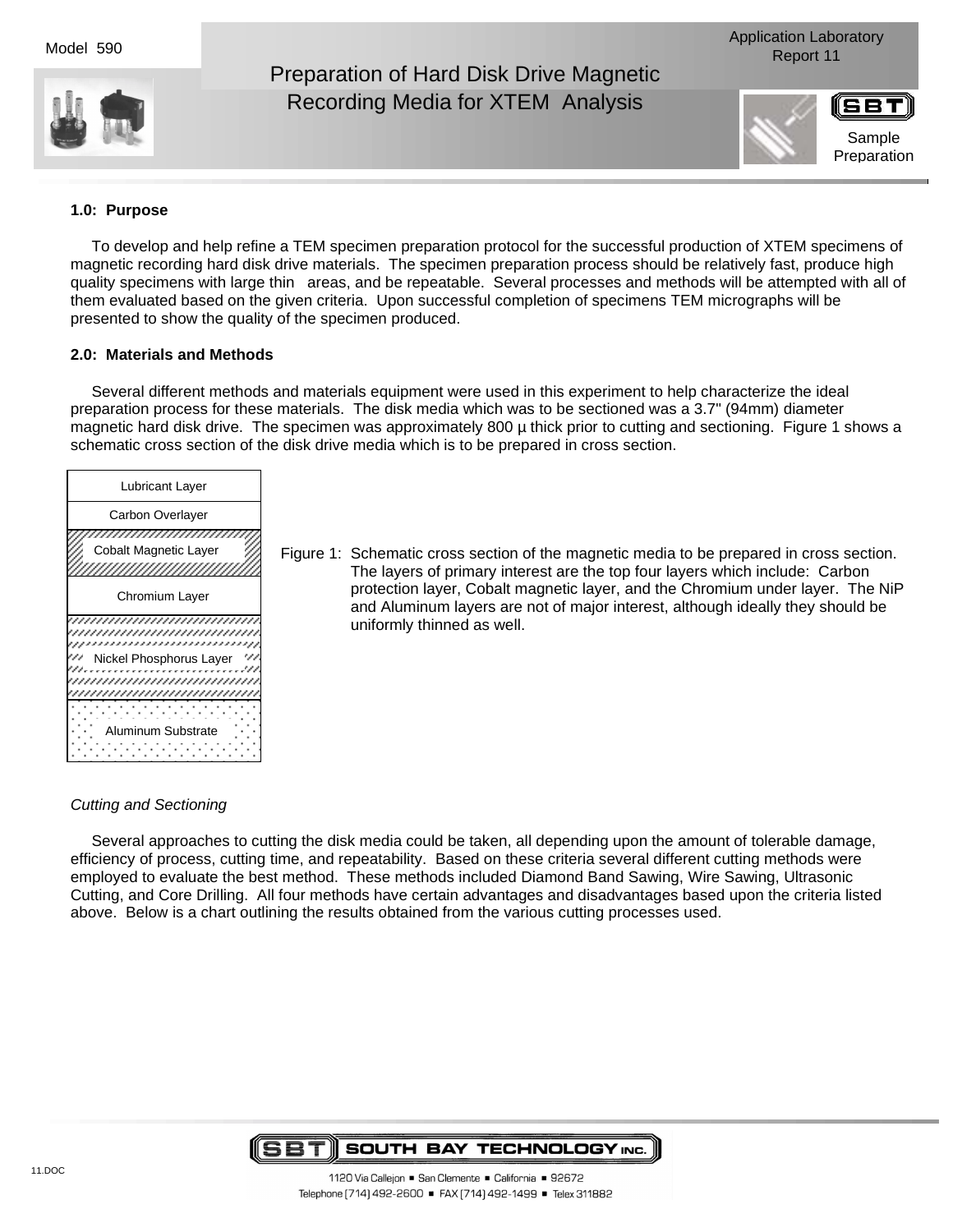| <b>Instrument</b>                                     | <b>Abrasive Size / Type</b> | <b>Cutting Time</b><br>(per cut) | Damage     | Number of<br>Cuts for 1<br><b>Sample</b> | Rating   | <b>Comments</b>                                                     |
|-------------------------------------------------------|-----------------------------|----------------------------------|------------|------------------------------------------|----------|---------------------------------------------------------------------|
| Model 860<br>Diamond Band<br>Saw                      | $\sim$ 75 µ/<br>diamond     | 1.5 minutes                      | High       | 4 total                                  | Poor     | Fast cutting; high<br>damage; good for<br>general bulk<br>reduction |
| Model 650<br>Low Speed<br>Diamond<br>Wheel Saw        | $\sim$ 45-55 µ/<br>diamond  | 15-20<br>minutes                 | Low        | 4 total                                  | Good     | Slow cutting; low<br>damage; poor<br>throughput                     |
| Model 850<br><b>Wire Saw</b>                          | $14 \mu/$<br>boron carbide  | 2.5 minutes                      | Low        | 4 total                                  | Excellen | Fast cutting; low<br>damage; high<br>specimen throughput            |
| Model 380<br>Ultrasonic<br><b>Disc Cutter</b>         | $23 \mu/$<br>boron carbide  | $35 - 40$<br>minutes             | Medium     | 1                                        | Poor     | Slow cutting; medium<br>damage; somewhat<br>unreliable with Al      |
| Model 360<br>Abrasive<br><b>Slurry Disc</b><br>Cutter | $23 \mu/$<br>boron carbide  | 5-10 minutes                     | Medium/Low | 1                                        | Good     | Slow cutting; low<br>damage; only<br>produces discs                 |

Based upon the evaluation of cutting processes, it was determined that using the Model 850 Wire Saw was the best method. Delamination of the top films of the specimen during processing is a problem which was encountered using the other, more aggressive techniques such as ultrasonic cutting and diamond band sawing. The Model 850 was very gentle on the films and produced no delamination which was evident during final thinning processes.

# Configuring the Specimen

During the cutting process the specimens were cut into 4mm x 6mm rectangles (approximately). Following this process, there were two approaches taken. In the first approach, the specimens were sandwiched between two pieces of blank Si which were used to both monitor the specimen thickness during thinning and to provide support to the specimen at the final stages of preparation. The second approach was the same except the Al portion of the specimen was mechanically ground to within 10 µ of the NiP layer. This was done to reduce any problems which may have been associated with the Al substrate such as specimen curling, uneven thinning rates, and delamination from the Si. Following the pre-preparation of these parts they were epoxied together using Epotek 353 ND. Below is an illustration of the specimen configurations used in this procedure.



# Final Thinning

Once the specimen had been configured in the manner desired, the specimens were then final thinned using the Model 590 Tripod Polisher™. The Tripod™ technique was chosen for many reasons. It is very site specific which will be needed for future preparations of these disk drives; it allows mechanical thinning of a wide range of materials at or near electron transparency thicknesses; is relatively inexpensive and is relatively fast compared with other techniques.

Using the Tripod Polisher™ to final thin the specimen can be done several ways. The basic process involves thinning one side of the specimen using finer and finer diamond abrasive films to produce a very smooth, flat surface without any scratches or topography. This is important as the quality of the first side polish dictates the overall quality of the final TEM

thin section. Once the first side has been polished smooth, the specimen is then flipped over and thinned down again at a slight angle. This produces a thin portion at the top of the specimen which becomes progressively thicker towards the

### SBTI **SOUTH BAY TECHNOLOGY INC.**